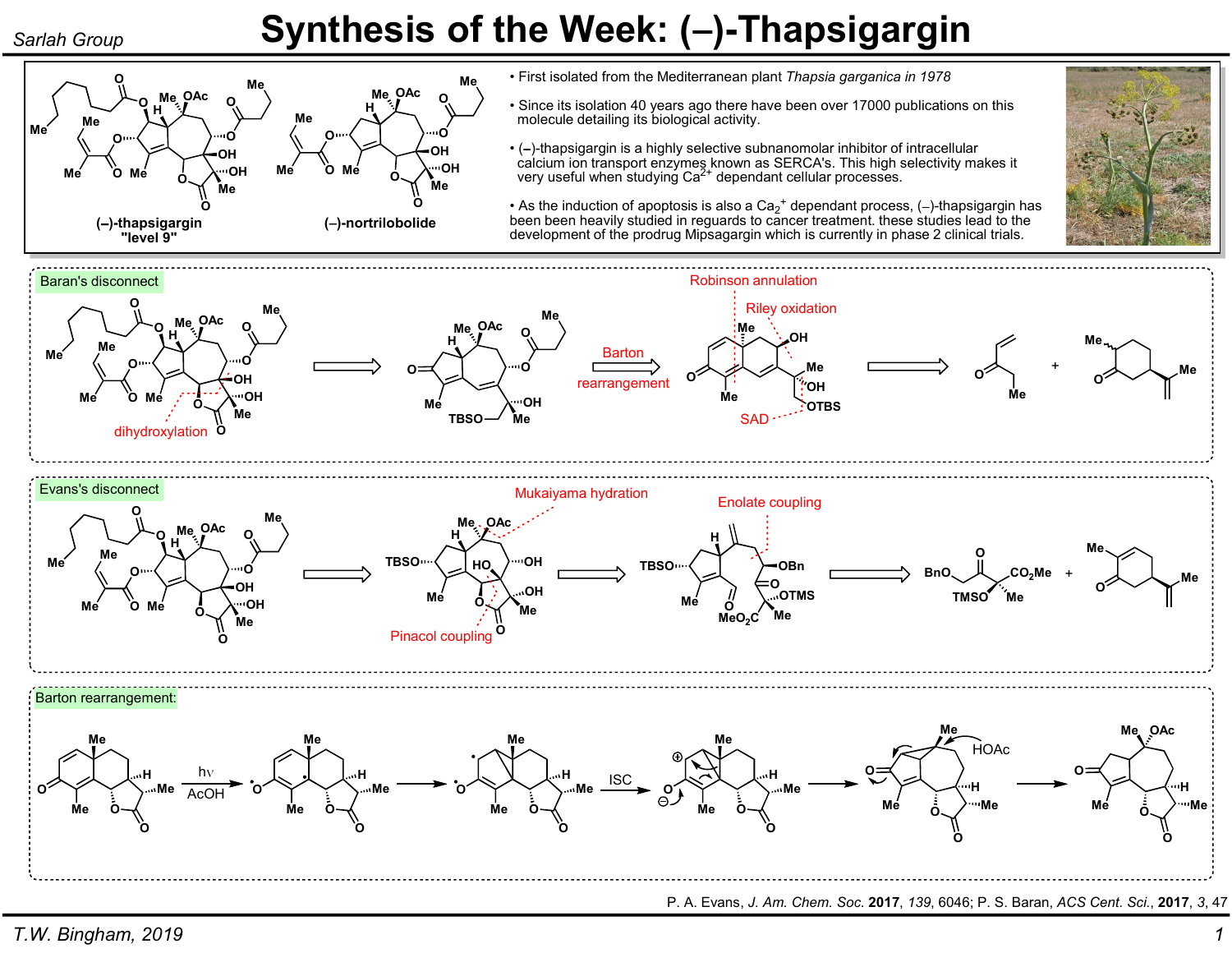# Sarlah Group **Synthesis of the Week: (-)-Thapsigargin**

### Baran's Route to  $(-)$ -Thapsigargin



P. S. Baran, ACS Cent. Sci., 2017, 3, 47